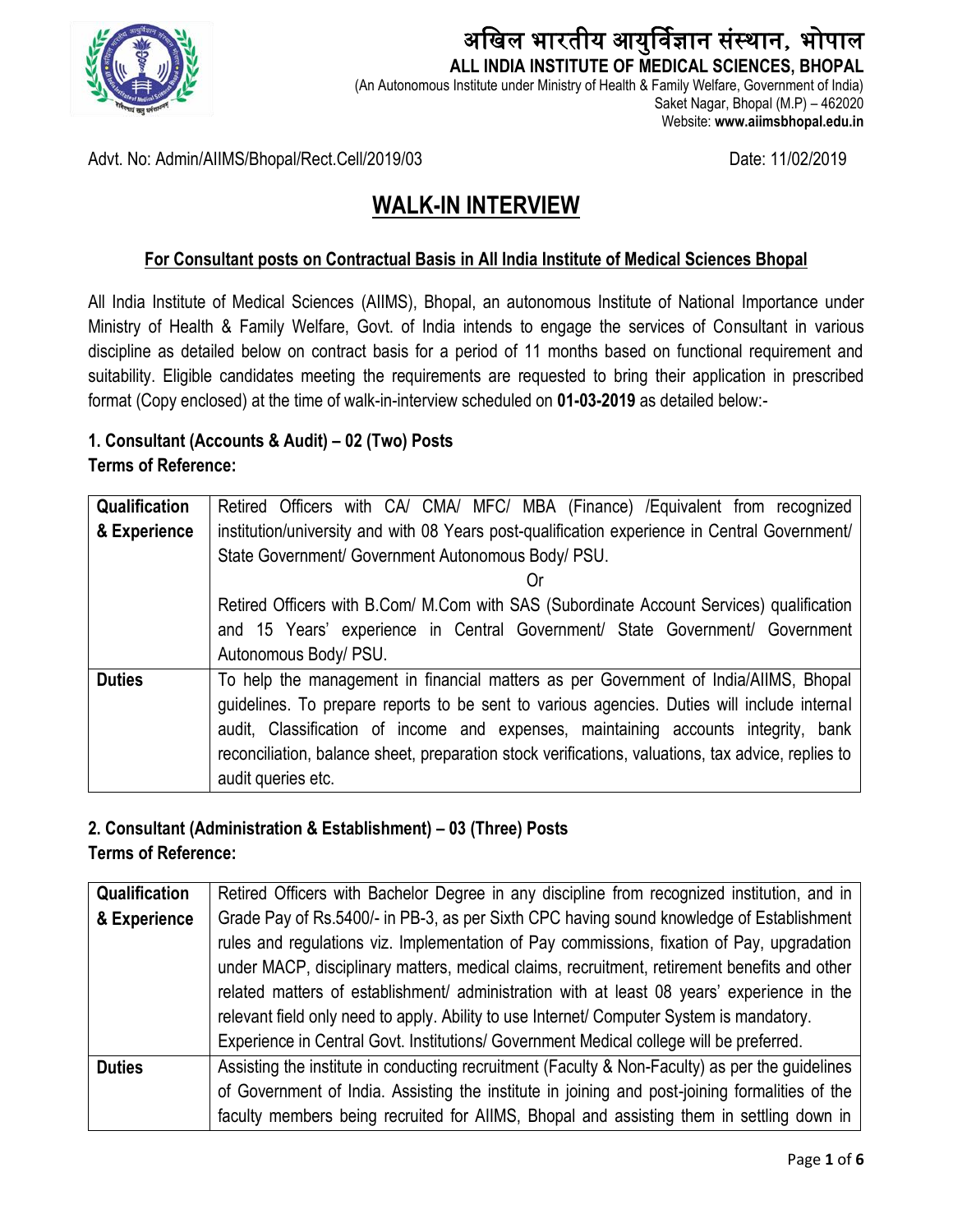| designated academic offices. Assisting the institute in joining and post-joining formalities of  |
|--------------------------------------------------------------------------------------------------|
| the non-faculty members being recruited for AIIMS, Bhopal and assisting in transfer-posting      |
| of such staff member. Assisting the institute in preparation of roster registers for various     |
| faculty and non-faculty posts. Assisting the institute in processing of service related matters  |
| like pay fixation, retirement benefits, disciplinary matters, medical claims, Leave records etc. |

## **3. Consultant (Arbitration) – 02 (Two) Posts**

**Terms of Reference:**

| <b>Qualification</b> | Retired Officers with Bachelor Degree in Law (LL.B.) from recognized institution/ university      |  |  |  |  |
|----------------------|---------------------------------------------------------------------------------------------------|--|--|--|--|
| & Experience         | and with 08 years of experience in handling in Arbitration matters preferably engineering         |  |  |  |  |
|                      | arbitration of Central Government/ State Government/ Government Autonomous Body/ PSU.             |  |  |  |  |
|                      | Desirable: LL.M. from recognized institution/university.                                          |  |  |  |  |
|                      | The experience should be in drafting counters/petitions for filling before Arbitration Tribunal & |  |  |  |  |
|                      | Courts, contesting cases, liaising with advocates on various legal/Arbitration matters. The       |  |  |  |  |
|                      | candidates should be well versed with various laws related to Arbitration Affairs. Experience     |  |  |  |  |
|                      | in Central/ State Government Hospital will be preferred.                                          |  |  |  |  |
| <b>Duties</b>        | To assist AIIMS, Bhopal in Arbitration related legal matters in all respect. Preparation of       |  |  |  |  |
|                      | Counter Statement of Claims/Defense Counter Claims, Rejoinder, and Written submission to          |  |  |  |  |
|                      | be filed before Arbitration Tribunal/Lower Court/High Courts/Supreme Courts etc. and get it       |  |  |  |  |
|                      | vetted from techno legal angle and render advices as and when required to the concern             |  |  |  |  |
|                      | departments including briefing to counsels etc. as and when required. To attend hearing           |  |  |  |  |
|                      | /arbitration cases as and when directed by the competent authority on behalf of AlIMS,            |  |  |  |  |
|                      | Bhopal.                                                                                           |  |  |  |  |

## **4. Consultant (Fire & Safety) – 01 (One) Post**

## **Terms of Reference:**

| Qualification | Retired Officers with Bachelor's degree from a University recognized by Govt. of India and                                                                                                                      |  |  |  |  |
|---------------|-----------------------------------------------------------------------------------------------------------------------------------------------------------------------------------------------------------------|--|--|--|--|
| & Experience  | Sub-Officer Course from National Fire Service College, Nagpur with minimum of 50% marks                                                                                                                         |  |  |  |  |
|               | in aggregate and possessing knowledge of Mandatory requirements of providing fire<br>protection and prevention in high rise business buildings as per National Building Code and<br>Bureau of Indian Standards. |  |  |  |  |
|               | 0r                                                                                                                                                                                                              |  |  |  |  |
|               | Retired Officers with 08 years of experience in the field of Fire & Safety in Central                                                                                                                           |  |  |  |  |
|               | Government/ State Government/ Government Autonomous Body/ PSU. Experience of                                                                                                                                    |  |  |  |  |
|               | Central/ State Government Hospital/ Medical College will be preferred                                                                                                                                           |  |  |  |  |
| <b>Duties</b> | The appointee should be aware of the procedures for handling fire-fighting equipment, fire                                                                                                                      |  |  |  |  |
|               | cylinders, fire-fighting installations in AIIMS, Bhopal. The job involves designing of the                                                                                                                      |  |  |  |  |
|               | Institute's emergency action plans and evacuation procedures based on physical inspection                                                                                                                       |  |  |  |  |
|               | of potentially sensitive areas in AIIMS, Bhopal to meet all the statutory requirements                                                                                                                          |  |  |  |  |
|               | regarding fire safety, Ensuring that all fire-fighting equipment, fire cylinders, fire-fighting                                                                                                                 |  |  |  |  |
|               | installations in AIIMS, Bhopal are maintained to meet the statutory requirements of fire safety,                                                                                                                |  |  |  |  |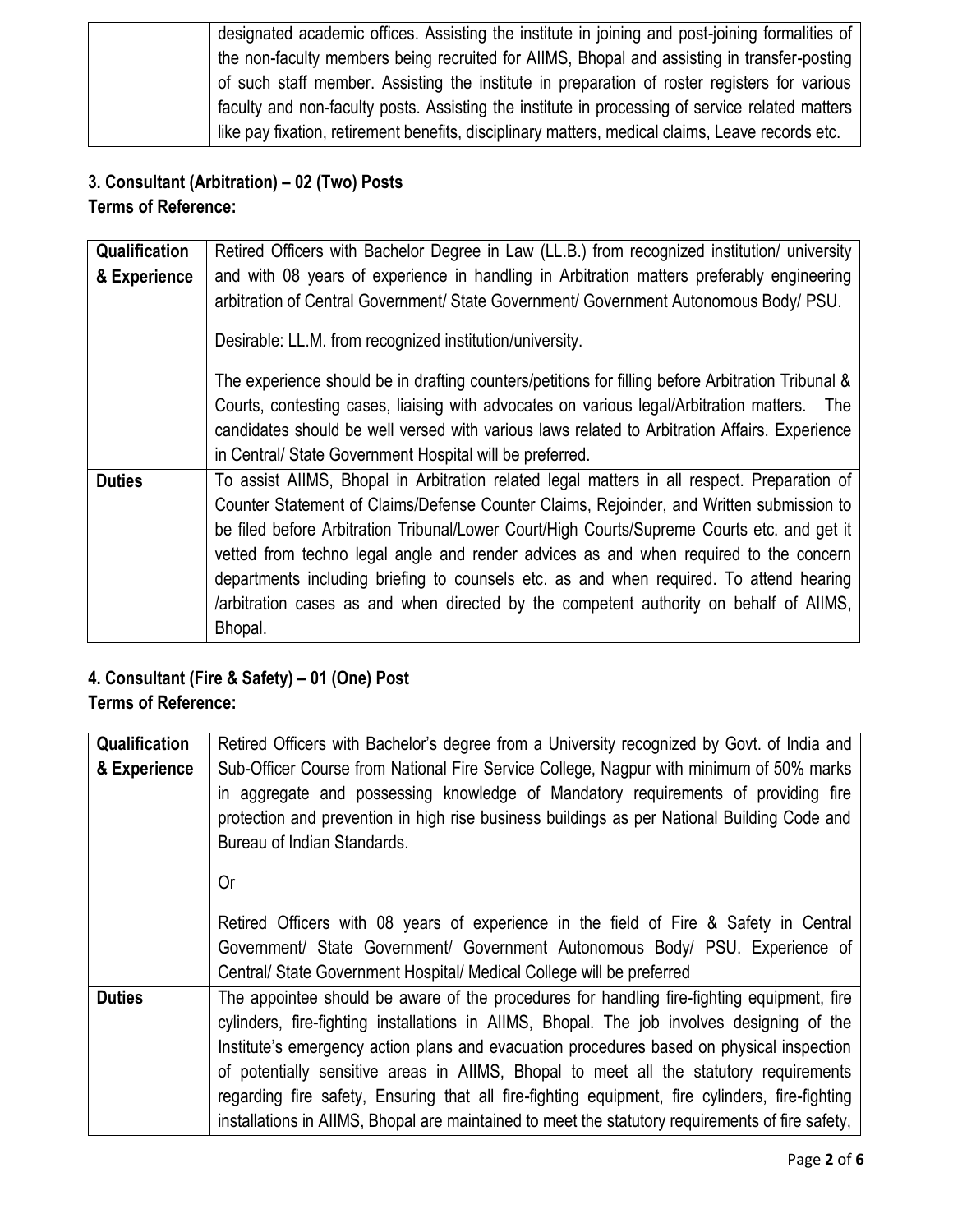| Undertaking preventive inspection and maintenance measures to avoid fires, Execution of        |
|------------------------------------------------------------------------------------------------|
| emergency procedures during fires, Maintaining updated Emergency Contact Numbers (fire         |
| stations), Overseeing/arranging conduct of training courses for employees in the Fire          |
| department of the Institute, Disseminating information to staff & public making them aware of  |
| fire safety measures, equipments and Do's & Don'ts. Conducting fire drill, parade, inspection. |
| Maintenance of Occurrence Book, Log Book, Test Registers, Complaint Registers and other        |
| reports.                                                                                       |

## **5. Consultant (Information Technology Management) – 01 (One) Post**

## **Terms of Reference:**

| Qualification | B. Tech/B.E./MCA from recognized institution/ university with 08 years' experience in          |  |  |  |
|---------------|------------------------------------------------------------------------------------------------|--|--|--|
| & Experience  | supervisory capacity in Information Technology department in Central Government/ State         |  |  |  |
|               | Government/ Government Autonomous Body/ PSU. Candidates having experience of                   |  |  |  |
|               | Government Hospital IT Management will be preferred.                                           |  |  |  |
| <b>Duties</b> | To implement all IT infrastructure of the Hospital, Medical College, Nursing College and AIIMS |  |  |  |
|               | Office. To prepare various IT Tender document and process the same for awarding these          |  |  |  |
|               | contracts as per AIIMS, Bhopal Rules. To render support services to all kinds of IT            |  |  |  |
|               | maintenance services which include LAN, Internet, NKN and other related component              |  |  |  |
|               | maintenance services. To carry out work as may be assigned by the Director AllMS, Bhopal       |  |  |  |
|               | or his representatives.                                                                        |  |  |  |

## **6. Consultant (Legal) – 01 (One) Post**

## **Terms of Reference:**

| Qualification | Retired Officers from Central Government/ State Government/ Government Autonomous              |  |  |  |  |
|---------------|------------------------------------------------------------------------------------------------|--|--|--|--|
| & Experience  | Body/ PSU with Bachelor Degree in Law (LL.B.) from recognized institution/ university with 08  |  |  |  |  |
|               | years of experience in handling legal matters of preferably in Central/ State Government       |  |  |  |  |
|               | Hospital or Medical College.                                                                   |  |  |  |  |
|               |                                                                                                |  |  |  |  |
|               | Desirable: LL.M. from recognized institution/ university.                                      |  |  |  |  |
|               | The experience should be in drafting counters/petitions for filing before Tribunal & Courts,   |  |  |  |  |
|               | contesting cases, liaison with advocates on various legal matters. The candidates should be    |  |  |  |  |
|               | well versed with service matters, labour laws and various laws related to Hospital             |  |  |  |  |
|               | Administrations and Students Affairs.                                                          |  |  |  |  |
| <b>Duties</b> | To deal with all Legal matters including documentation, drafting legal opinions, articles,     |  |  |  |  |
|               | empanelment of advocates, briefing to advocates verification and vetting of legal opinions and |  |  |  |  |
|               | giving legal opinion on various issues as per requirement including preparation of draft       |  |  |  |  |
|               | counter replies to be filed before CAT/ Labour Tribunal /Courts etc. and get it vetted from    |  |  |  |  |
|               | legal angle and render advices as and when required. To attend hearing /arbitration cases as   |  |  |  |  |
|               | and when directed by the competent authority on behalf of AIIMS, Bhopal. To carry out all      |  |  |  |  |
|               | works assigned by the Director, AIIMS Bhopal or his authorized representatives.                |  |  |  |  |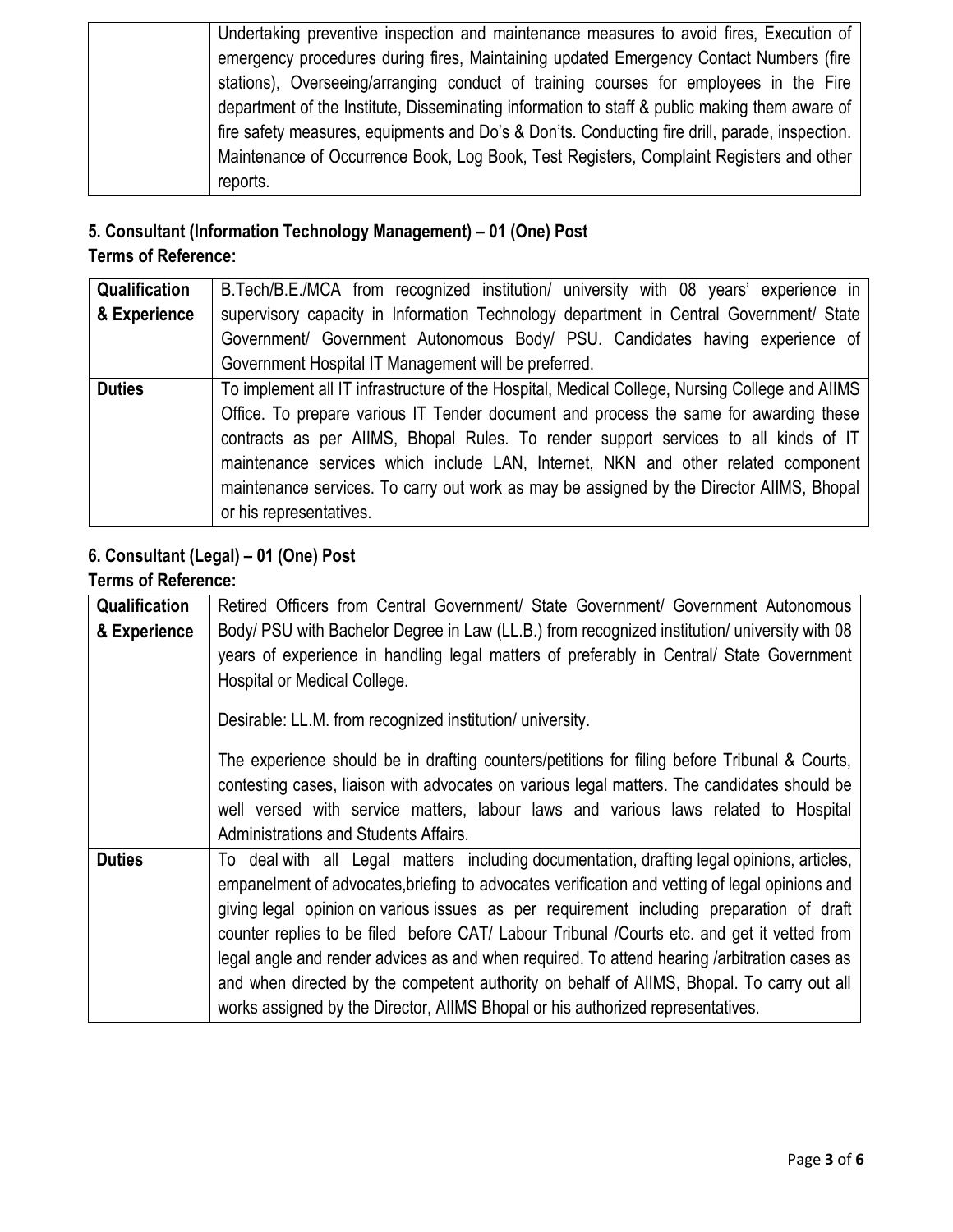#### **7. Consultant (Procurement) – 02 (Two) Post Terms of Reference:**

| <b>Qualification</b> | Retired Officers from Central Government/ State Government/ Government Autonomous Body/         |  |  |  |
|----------------------|-------------------------------------------------------------------------------------------------|--|--|--|
| & Experience         | PSU with Bachelor Degree in any discipline from recognized institution/ university and with 08  |  |  |  |
|                      | years of experience in handling procurement, tendering & inventory management in stores         |  |  |  |
|                      | department in Government Organizations. Candidates having experience of Central/ State          |  |  |  |
|                      | Government Hospital or Medical College related Procurement & Inventory Management will be       |  |  |  |
|                      | preferred.                                                                                      |  |  |  |
| <b>Duties</b>        | To deal the matters related to procurement & inventory management as per Government of          |  |  |  |
|                      | India rules like preparation of tender document and publication, stock verification, replies to |  |  |  |
|                      | audit queries etc.                                                                              |  |  |  |

#### **8. Consultant (Rajbhasha) – 01 (One) Post Terms of Reference:**

| Qualification | Retired Officers from Central Government/ State Government/ Government Autonomous Body/    |  |  |  |  |
|---------------|--------------------------------------------------------------------------------------------|--|--|--|--|
| & Experience  | PSU with Bachelor Degree or Post Graduate Degree having Hindi as a subject either in       |  |  |  |  |
|               | Degree or PG level from recognized institution and with 08 years of experience in handling |  |  |  |  |
|               | Official Language (Rajbhasha) matters.                                                     |  |  |  |  |
| <b>Duties</b> | To help the Management to implement official language policies as per Government of India  |  |  |  |  |
|               | instructions. To do all translation work and also to prepare reports to be sent to various |  |  |  |  |
|               | agencies.                                                                                  |  |  |  |  |

## **9. Consultant (Security) – 01 (One) Post**

### **Terms of Reference:**

| Qualification | Retired Officers from Central Government/ State Government/ Government Autonomous Body/                                                                                                                                                                                                                                                                                                |  |  |  |  |
|---------------|----------------------------------------------------------------------------------------------------------------------------------------------------------------------------------------------------------------------------------------------------------------------------------------------------------------------------------------------------------------------------------------|--|--|--|--|
| & Experience  | PSU with Graduate Degree from recognized University/Institution and with 08 years of<br>experience in handling security matters.                                                                                                                                                                                                                                                       |  |  |  |  |
|               | The candidate has to be either an Ex-serviceman or a retired Officer from Para Military Forces.<br>The candidate should have been retired as a Lieutenant or equivalent grade in Armed Forces<br>or Additional SP or equivalent in Para Military Forces.                                                                                                                               |  |  |  |  |
| <b>Duties</b> | To monitor security management/ arrangements of the Institution. To maintain the deployment<br>of the Supervisors/ Security Guards for watch and ward of the total Institution Campus. To<br>liaise with Local Police authority for smooth management of security services. To discharge the<br>function as assigned by the Director, AIIMS, Bhopal or the authorized representatives. |  |  |  |  |

#### **NOTE:**

| <b>Remuneration</b>          | Consolidated Rs. 60,000/ per month (no enhancement during the<br>contract period). |
|------------------------------|------------------------------------------------------------------------------------|
| Age Limit                    | Upto the Age of 68 years.                                                          |
| <b>Period of Consultancy</b> | Initially for 11 months and further extendable for another 11 months, as           |
|                              | per requirement of the Institute.                                                  |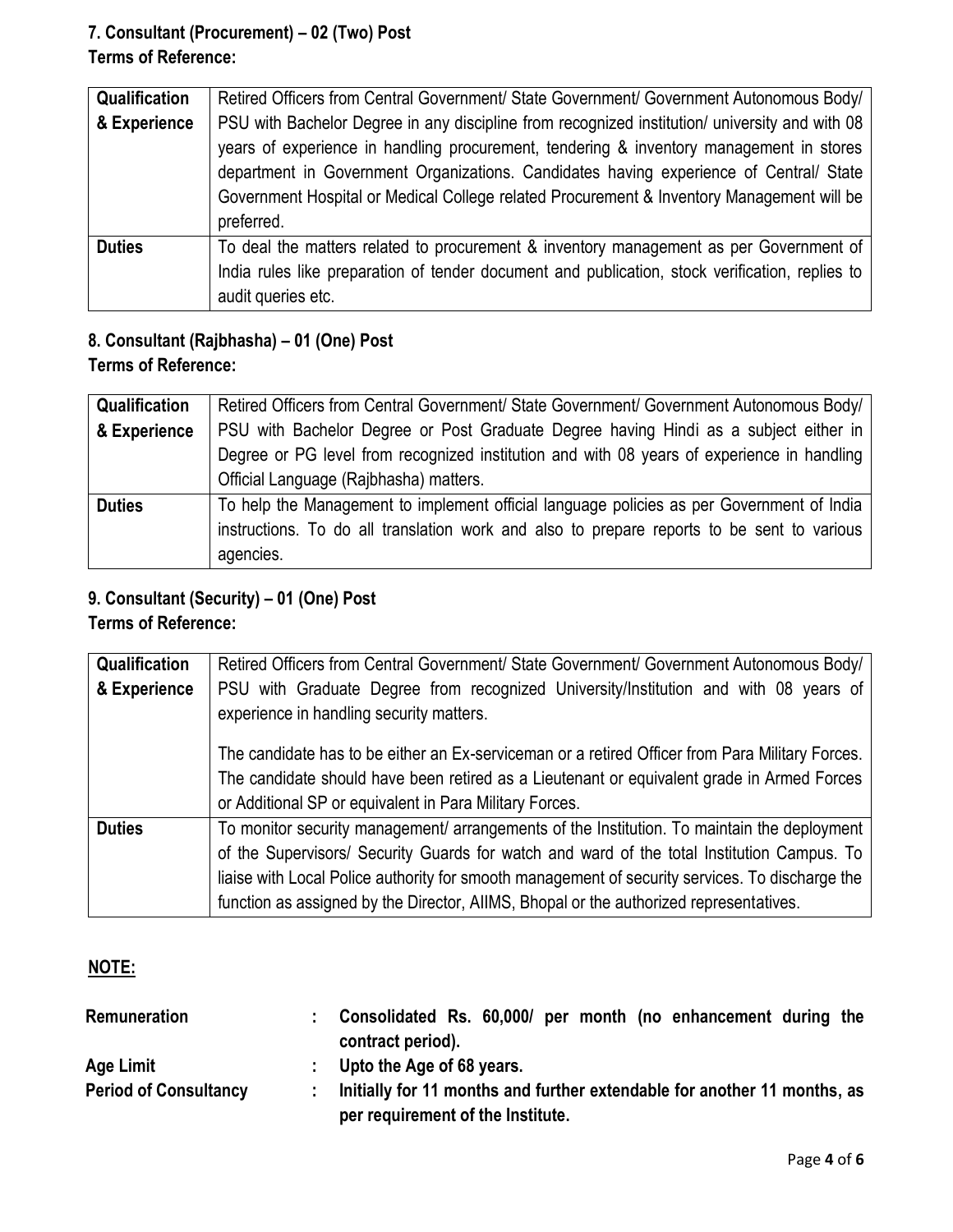| Date of Walk-in-Interview | $: 01-03-2019$ (Friday)                             |
|---------------------------|-----------------------------------------------------|
| <b>Time</b>               | 09:00 AM                                            |
| Venue                     | Medical College Building, AllMS, Saket Nagar Bhopal |

**Application Process**: Advertisement and draft Application forms are hosted at **[www.aiimsbhopal.edu.in](http://www.aiimsbhopal.edu.in/)** The duly filled application form along with the originals and two self-attested photocopies of all relevant certificates relating to age, qualifications and experience(s) with two self-attested colored passport size photograph should be brought at the time of Interview. No TA/DA will be paid for appearing in the interview.

- $\triangleright$  The above vacancies are provisional and subject to variation. The Director, AIIMS, Bhopal reserves the right to increase/vary the vacancies.
- Reservation will be as per guidelines of MOHFW based on the Government of India Policy issued from time to time.
- $\triangleright$  The cut-off date to determine the maximum age limit, essential qualifications & experience will be the date of Walk-in-interview.
- $\triangleright$  The period of experience wherever prescribed shall be counted after obtaining the prescribed essential qualifications.
- $\triangleright$  The remuneration will be consolidated in nature as determined by the competent authority.

#### **OTHER TERMS AND CONDITIONS**

- 1. The prescribed qualification is minimum and mere possessing the same, does not entitle any candidate for the selection.
- 2. The appointment is purely on contract basis for a period of 11 months with effect from the date of joining. The appointment can also be terminated at any time, on either side, by giving one month's notice or by paying one month's salary, without assigning any reason or failure to complete the period of three months to the satisfaction of competent authority. The appointee shall be on the whole time appointment of the AIIMS, Bhopal and shall not accept any other assignment, paid or otherwise and shall not engage himself/herself in a private practice of any kind during the period of contract. He/She is expected to conform to the rules of conduct and discipline as applicable to the institute employees. The appointee shall perform the duties assigned to him/her. The competent authority reserves the right to assign any duty as and when required. No extra/additional allowances will be admissible in case of such assignment. This appointment will not vest any right to claim by the candidate for regular appointment or permanent absorption in the Institute or for continued contractual appointment.
- 3. If an appointee wishes to apply somewhere else or resign within the first 03 (three) months of joining, then neither he/she will be issued a No Objection Certificate (NOC) nor he/she will receive any Relieving Letter or Experience Certificate.
- 4. Leave: The leave entitlement of the appointee shall be governed in terms of instructions contained in DoP&T OM No.12016/ /84-Estt.(L) dated 12.04.1985 as amended from time to time.
- 5. No hostel or any other accommodation will be provided by the Institute.
- 6. The candidate should bring along original certificates in support of his/her age, educational/ professional qualification, experience etc., two recent passport size colour photographs and a two sets of self-attested photocopies of the relevant documents failing which he/she will not be allowed to participate in the interview.
- 7. The candidate applying in response to this advertisement should satisfy themselves regarding their eligibility in all respects.
- 8. No travelling or other allowances will be paid to the candidate for appearing in written examination/ interview or for joining the post.
- 9. The appointee shall not be entitled to any benefit like Provident Fund, Pension, Gratuity, Medical Attendance